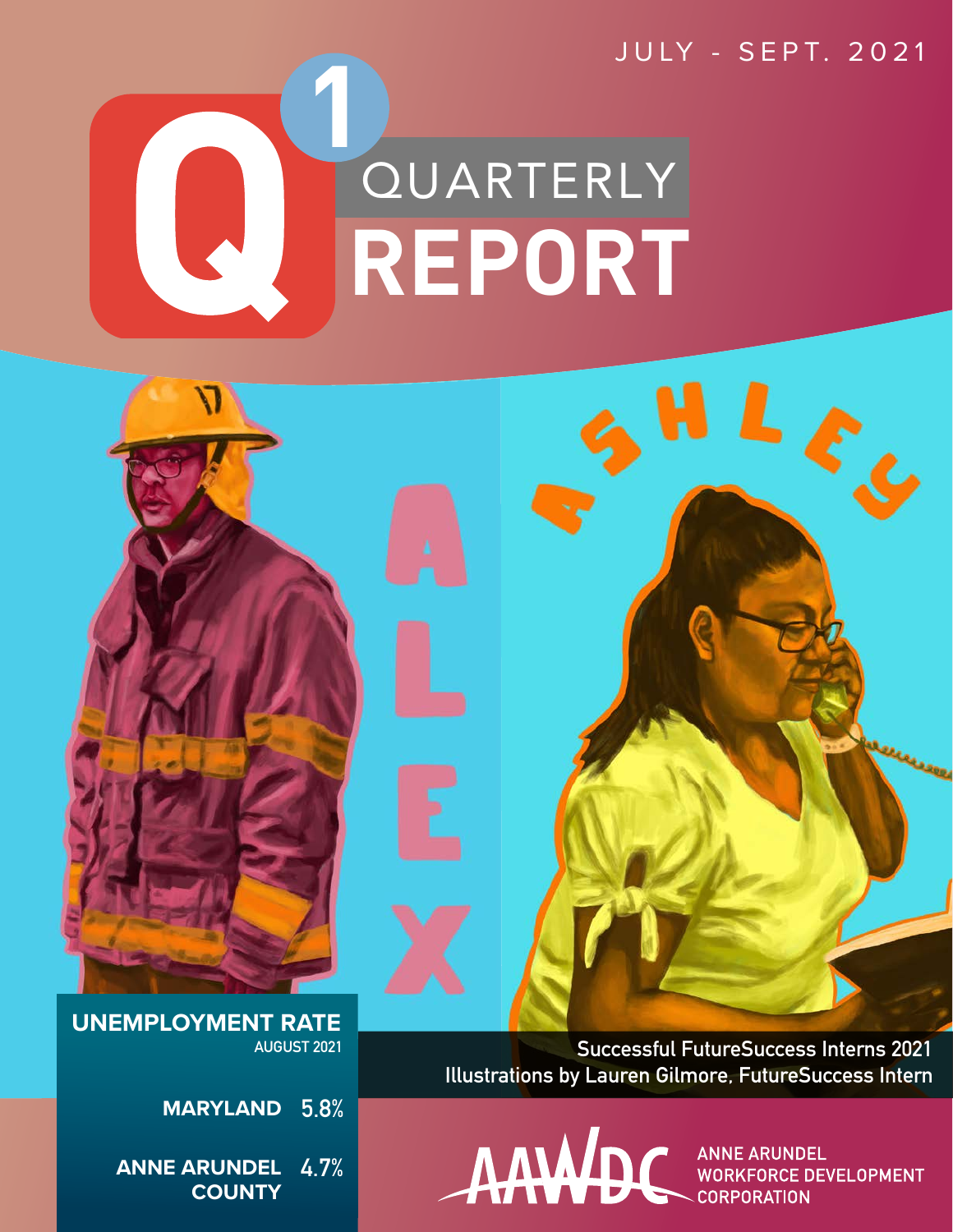



**Building Success**

"At the end of each workday, I felt this growing sense of fulfillment and satisfaction with myself. It was a wonderful feeling of accomplishment that I had just spent the previous hours working and getting paid. It was a beautiful foreign feeling to me and I appreciate AAWDC for entrusting me with this position"

**- Assata Hanif, FutureSuccess Intern at Global Hands Inc.**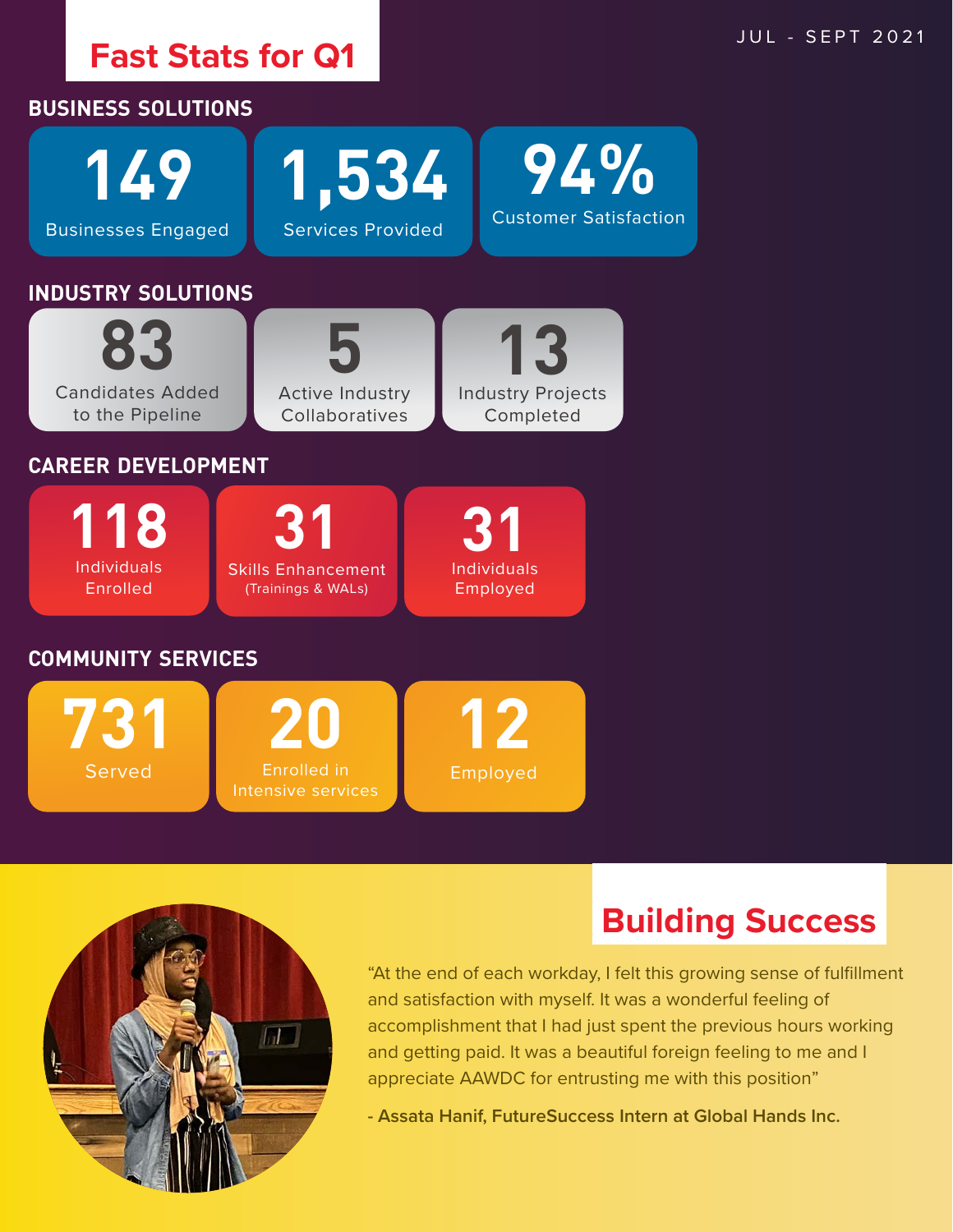# **Notable Highlights JUL - SEPT 2021**

#### **futuresuccess 2021**



**137 Interns Started 133 Interns Successfully Completed 12 Interns Offered Jobs**

AAWDC' FutureSuccess 2021 Internship Program was very successful after returning to on-site internships this year. This year 238 applications were received for the program and 137 youth and young adults started internships in June. The was great success with 133 youth and young adults completing their 6-week internships which is a 97% completion rate. So far 12 youth were offered employment at their internship host site after the completion of summer. This summer 78% of our interns has not participated in the program in the past and 66% returned to High School in the fall.

# **cna training for baltimore washington medical center**

AAWDC partnered with BWMC to offer a customized CNA training to incumbent workers at the hospital. The training was offered to administrative support workers and environmental and dining services staff who were suited for upskilling into a patient care position. The cohort was extremely successful with all 24 participants completing training, getting their CNA license, and beginning work in their new position. AAWDC and BWMC are already discussing the next cohort.





#### **union construction hiring event**

On August 4th AAWDC partnered with the City of Annapolis and Alderwomen Pindell Charles to how the Union Construction Hiring Event at the Pip Moyer Center. The interactive event featured nine Maryland Trades Unions with the goal of attracting new apprentices. Thirty-four job seekers attended the event.